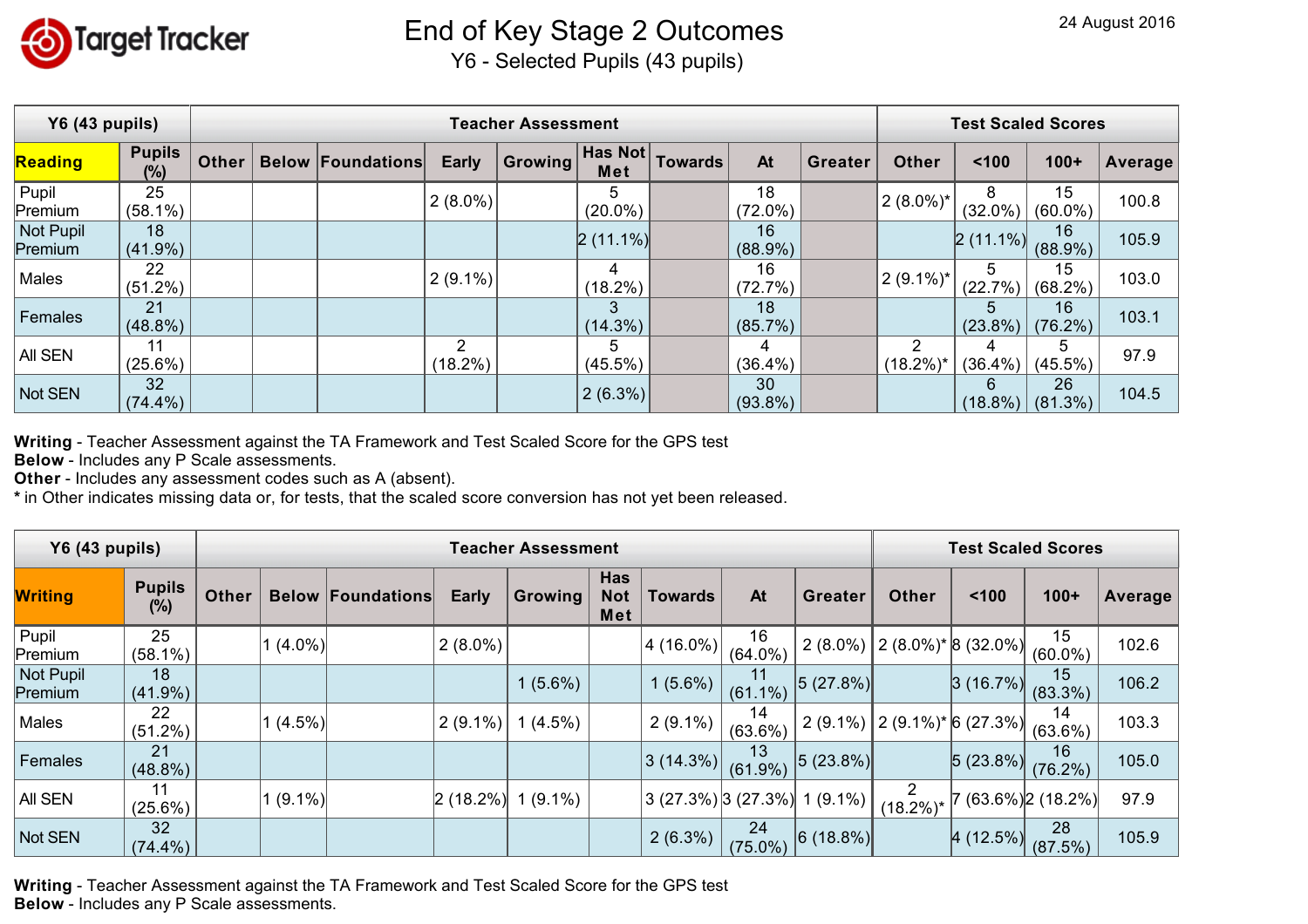**Other** - Includes any assessment codes such as A (absent).

**\*** in Other indicates missing data or, for tests, that the scaled score conversion has not yet been released.

| Y6 (43 pupils)       |                         | <b>Teacher Assessment</b> |           |                          |           |         |                  |                |                  |                |                   | <b>Test Scaled Scores</b> |                            |         |  |
|----------------------|-------------------------|---------------------------|-----------|--------------------------|-----------|---------|------------------|----------------|------------------|----------------|-------------------|---------------------------|----------------------------|---------|--|
| <b>Mathematics</b>   | <b>Pupils</b><br>$(\%)$ | <b>Other</b>              |           | <b>Below Foundations</b> | Early     | Growing | Has Not<br>Met   | <b>Towards</b> | At               | <b>Greater</b> | <b>Other</b>      | 100                       | $100+$                     | Average |  |
| Pupil Premium        | 25<br>$(58.1\%)$        |                           | $(4.0\%)$ |                          | $(4.0\%)$ |         | $(28.0\%)$       |                | 16<br>$(64.0\%)$ |                | $2(8.0\%)^*$      | 10<br>$(40.0\%)$          | 13<br>$(52.0\%)$           | 98.5    |  |
| Not Pupil<br>Premium | 18<br>$(41.9\%)$        |                           |           |                          |           |         | $(11.1\%)$       |                | 16<br>$(88.9\%)$ |                |                   | 6                         | 12<br>$(33.3\%)$ (66.7%)   | 103.1   |  |
| Males                | 22<br>$(51.2\%)$        |                           | $(4.5\%)$ |                          | $(4.5\%)$ |         | 4<br>$(18.2\%)$  |                | 16<br>(72.7%)    |                | $2(9.1\%)^*$      | 8                         | 12<br>$(36.4\%)$ (54.5%)   | 102.1   |  |
| Females              | 21<br>$(48.8\%)$        |                           |           |                          |           |         | b.<br>$(23.8\%)$ |                | 16<br>$(76.2\%)$ |                |                   | 8                         | 13<br>$ (38.1\%) (61.9\%)$ | 99.0    |  |
| All SEN              | 11<br>$(25.6\%)$        |                           | $(9.1\%)$ |                          | $(9.1\%)$ |         | 5<br>$(45.5\%)$  |                | 4<br>$(36.4\%)$  |                | 2<br>$(18.2\%)^*$ | 6<br>$(54.5\%)$           | (27.3%)                    | 94.2    |  |
| Not SEN              | 32<br>$(74.4\%)$        |                           |           |                          |           |         | 4<br>$(12.5\%)$  |                | 28<br>(87.5%)    |                |                   | 10                        | 22<br>$(31.3\%)$ (68.8%)   | 102.3   |  |

**Writing** - Teacher Assessment against the TA Framework and Test Scaled Score for the GPS test

**Below** - Includes any P Scale assessments.

**Other** - Includes any assessment codes such as A (absent).

**\*** in Other indicates missing data or, for tests, that the scaled score conversion has not yet been released.

| <b>Y6 (43 pupils)</b> |                      | <b>Teacher Assessment</b> |               |                          |       |         |                |                |                  |                |              | <b>Test Scaled Scores</b> |        |         |  |
|-----------------------|----------------------|---------------------------|---------------|--------------------------|-------|---------|----------------|----------------|------------------|----------------|--------------|---------------------------|--------|---------|--|
| <b>Science</b>        | <b>Pupils</b><br>(%) | <b>Other</b>              |               | <b>Below Foundations</b> | Early | Growing | Has Not<br>Met | <b>Towards</b> | At               | <b>Greater</b> | <b>Other</b> | < 100                     | $100+$ | Average |  |
| Pupil Premium         | 25<br>$(58.1\%)$     |                           | $2(8.0\%)$    |                          |       |         | $ 4(16.0\%) $  |                | 19<br>$(76.0\%)$ |                |              |                           |        |         |  |
| Not Pupil<br>Premium  | 18<br>$(41.9\%)$     |                           |               |                          |       |         | 3(16.7%)       |                | 15<br>$(83.3\%)$ |                |              |                           |        |         |  |
| Males                 | 22<br>$(51.2\%)$     |                           | $2(9.1\%)$    |                          |       |         | $ 4(18.2\%) $  |                | 16<br>(72.7%)    |                |              |                           |        |         |  |
| Females               | 21<br>$(48.8\%)$     |                           |               |                          |       |         | $ 3(14.3\%) $  |                | 18<br>$(85.7\%)$ |                |              |                           |        |         |  |
| <b>AII SEN</b>        | 11<br>$(25.6\%)$     |                           | $ 2(18.2\%) $ |                          |       |         | $ 4(36.4\%) $  |                | $ 5(45.5\%) $    |                |              |                           |        |         |  |
| Not SEN               | 32<br>$(74.4\%)$     |                           |               |                          |       |         | $3(9.4\%)$     |                | 29<br>$(90.6\%)$ |                |              |                           |        |         |  |

**Writing** - Teacher Assessment against the TA Framework and Test Scaled Score for the GPS test

**Below** - Includes any P Scale assessments.

**Other** - Includes any assessment codes such as A (absent).

**\*** in Other indicates missing data or, for tests, that the scaled score conversion has not yet been released.